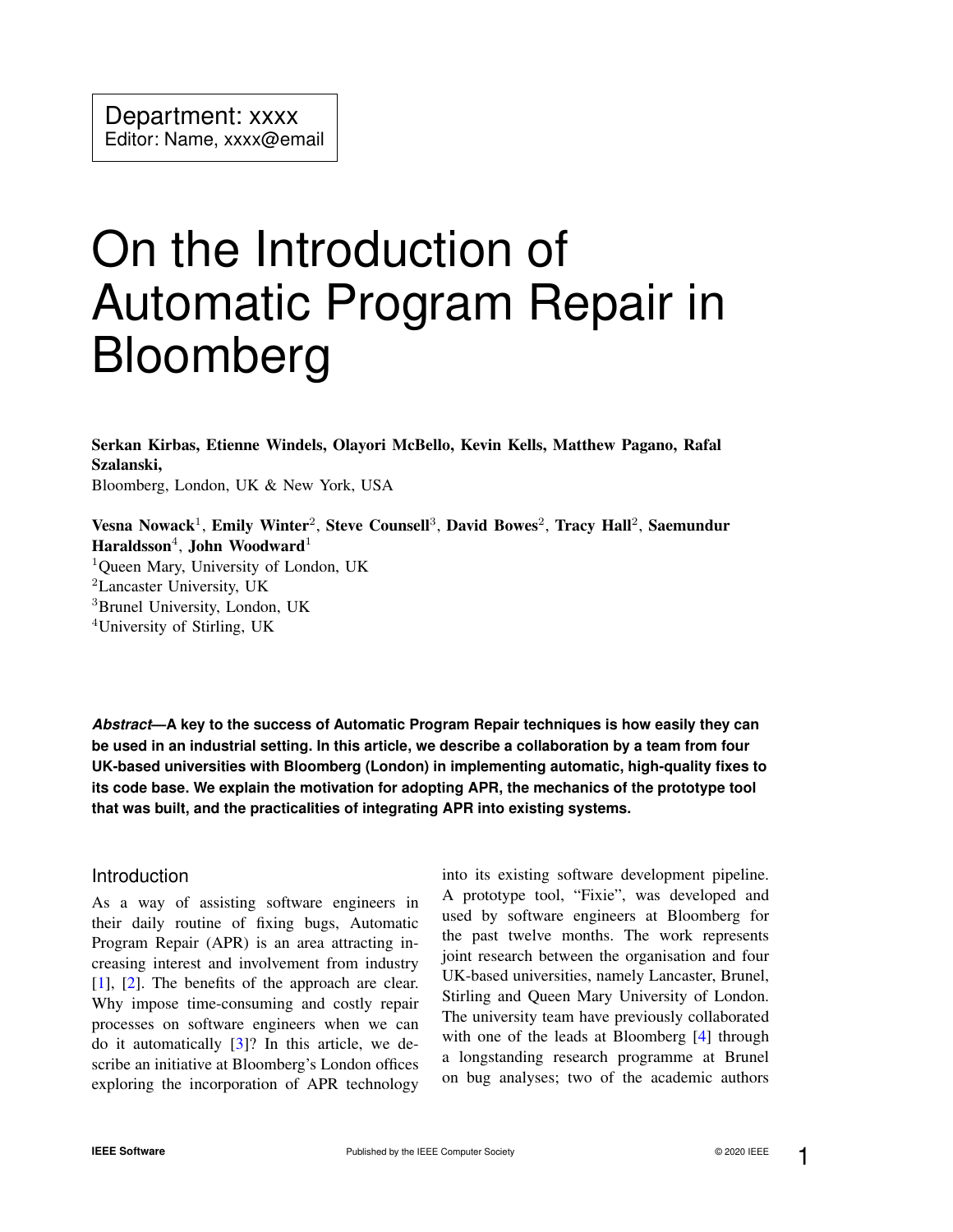are currently on secondment as contractors at Bloomberg, helping to develop the APR tool and its integration into software engineers' workflow. Bloomberg is a formal, industrial partner on the research team and various project meetings have taken place both in the past and on an ongoing basis to facilitate the tool's development and to discuss progress and results.

# Why Automatic Program Repair?

Over time, Bloomberg has observed a number of small, similar-looking bugs that occur often and yet always needed to be fixed manually in a similar way; this was taking up significant amounts of software engineer time in a repetitive, bug-fixing process. Bloomberg's vision in the short-term was not to provide a repair system for *all* of its bugs, but to deliberately target a more realistic and achievable set of small, repeatable bugs impacting its business. Addressing *only* those bugs would remove tedious and costly "grunt" work, free-up software engineers for more creative tasks and provide a catalogue of information which could help future development and project estimation processes.

The project faced a number of real-world constraints prior to APR introduction. Firstly, the initiative required management buy-in and a convincing cost-benefit analysis was needed by the Bloomberg APR team before the work could proceed; human resource limits and budgets were a key influencing factor. Secondly, software engineers (the Fixie users) were sceptical of the value of APR at the start and suspicious of the technology; change of any type can cause disruption, but asking software engineers to consider modifying their coding practices presented a problem. Thirdly, implementing APR required a range of technical skills and knowledge in transferring theory to practice and it took time and significant effort to develop the Fixie architecture. Finally, it was important that the APR approach conformed to existing coding and development standards at Bloomberg.

# The Academic-Industry "Divide"

Generally speaking, adoption of APR by industry is still low. In terms of current industry initiatives, one prominent example is that of Facebook [\[5\]](#page-5-4), [\[6\]](#page-5-5). The company has built a tool dedicated to the Facebook app called Getafix [\[1\]](#page-5-0). The tool is deployed in the app and finds fixes for bugs automatically; engineers then approve those fixes. Facebook claims that its tool both improves code quality and provides a more effective way of working for its engineers. However, any collaboration between academia and industry raises different perspectives and conflicting goals [\[7\]](#page-5-6). These were certainly brought to light in the case of collaboration between Bloomberg and the four universities involved in Fixie. These conflicts can be seen through multiple prisms which we now describe.

## Fix Novelty

Academia often focuses on trying to find and then apply novel techniques for repairing bugs automatically which other academic-based APR tools have not a) repaired, or b) found solutions to before [\[8\]](#page-5-7). Put another way, academic APR research tends to focus on looking at the problem in a wider context and demonstrating that its approach is somehow better than all that have come before. Academia then sets about spending time solving those problems, often on a small subset of systems with limited transferable value. Indeed, academic research outputs often include statements suggesting that its approach finds fixes which cannot be found by any current repair techniques. While this aim is at the heart of what many would think was the purpose of academic research, Bloomberg is looking *only* for solutions to frequent and known bugs that were taking up inordinate amounts of its software engineers' time. Academics are often more interested in the novel aspects of research and finding the next new solution; industry, on the other hand, is more interested in the value they get from the technique, irrespective of whether it is novel or not.

# Fix simplicity

Academia's view of APR is that it should strive to repair complex bugs automatically because this increases the applicability of an APR tool and demonstrates the wider viability of the approach [\[9\]](#page-5-8). Academic research will often claim that the work motivates new research for the improvement of APR application to important and hard to solve bugs. The reality in our case is that, counter-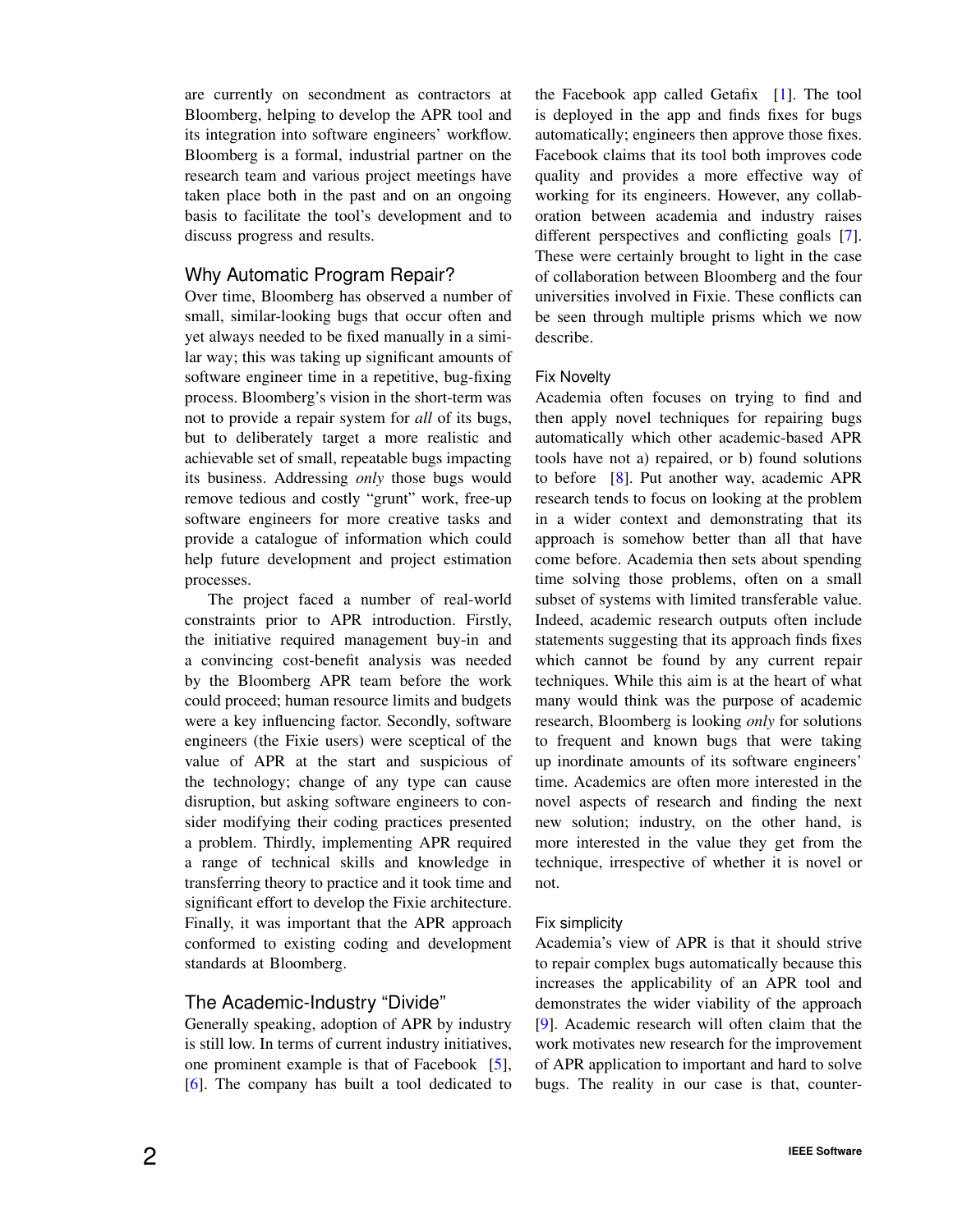intuitively, this makes an APR tool less applicable and less attractive to industry. On the other hand, Bloomberg was only interested in building a tool that could initially repair small, frequent and most importantly "trivial" bugs. Small fixes are easier to understand and explain to a software engineer and a complex repair does more to confuse a software engineer than to help, takes more time to understand and prevents its reuse. In summary, small and simple fixes were far more preferable to Bloomberg than complex fixes. If a small fix is populated throughout the system, it can save vast amounts of software engineering time and money. The smaller the repair, the better.

#### Fix verification

A commonly-held theme in academic research is that automatic verification of fixes is preferable to where there are elements of human intervention in the process [\[10\]](#page-5-9). Automated fix assessment is often stated as the objective of APR research. One explanation is that maybe academics always take a purist's point of view: APR should be an end-to-end automatic process and strive for complete automation without human intervention. However, while in many domains this may be true, Bloomberg's view was that full automation was far from ideal. This stance conflicts with much (although not all) academic research; the view expressed in many studies is that to tackle difficulty, potential bias and scale in manual fix assessment, automated fix assessment is necessary. Bloomberg introduced a stringent mechanism for accepting or rejecting automatically generated fixes before they were applied. First, a fix should pass all Continuous Integration checks and then it should be verified and reviewed by at least one software engineer as a second line of defence. Research APR tools often discard the fixes that did not pass the verification process [\[10\]](#page-5-9). On the other hand, if the verification process at Bloomberg rejects a fix, it will remain recorded and might be offered the next time that the same or a similar bug is encountered.

#### Fix readability

Ideally, fixes that minimise differences between the fixed program and the buggy program are usually preferred. Fixes that are both simple and readable should be a principle of APR. However, within academic research, there is some debate around this, with some research highlighting the importance of fix readability [\[11\]](#page-5-10) and other research challenging the idea that understandability is always an appropriate goal  $[12]$ .

Bloomberg views the readability of a fix and future-proofing of fixes as a fundamental and crucial part of the overall repair process. It is Bloomberg's intention to develop templates for families of repairs and produce an APR system that is configurable; a key principle of that is to develop small and simple fixes. The team has also invested significant time in optimising the user interface "experience". A criticism often levelled by software engineers at software tools is that they lack usability - Bloomberg is also trying to address that aspect of tool usage.

## The APR architecture

The underlying technique used at Bloomberg is called "Fixie"; its architecture is illustrated in Figure [1.](#page-3-0)

Fixie has three different fix types which can be input into the system:

- Off-the-shelf: These fixes are already provided by third-party tools such as clang-tidy<sup>[1](#page-2-0)</sup>; see Figure [2a.](#page-4-0)
- Custom fixes: Software engineers can also provide fixes which they can apply to other code bases (see Figure [2b\)](#page-4-0). Post-mortems of software outages can identify these fix types. Software engineer-provided fixes can include Abstract Syntax Tree (AST) based fixes using tools such as  $srcML^2$  $srcML^2$ , Clang refactoring tools and simple scripts.
- Fixes automatically learned from version control history: Although still in its infancy, this type of fix has proved to be useful, especially if driven by bugs found from static/dynamic code analysis (see Figure [2c\)](#page-4-0).

"Fixie-learn" is the component developed for learning fixes and generating fix patterns automatically from version control history linked to other data sources such as bug/issue tracking systems and CI/CD (Continuous Integration / Continuous Deployment) systems. "Fixie-store" is the central

<span id="page-2-0"></span><sup>1</sup> clang.llvm.org/docs/RefactoringEngine.html

<span id="page-2-1"></span><sup>2</sup>www.srcml.org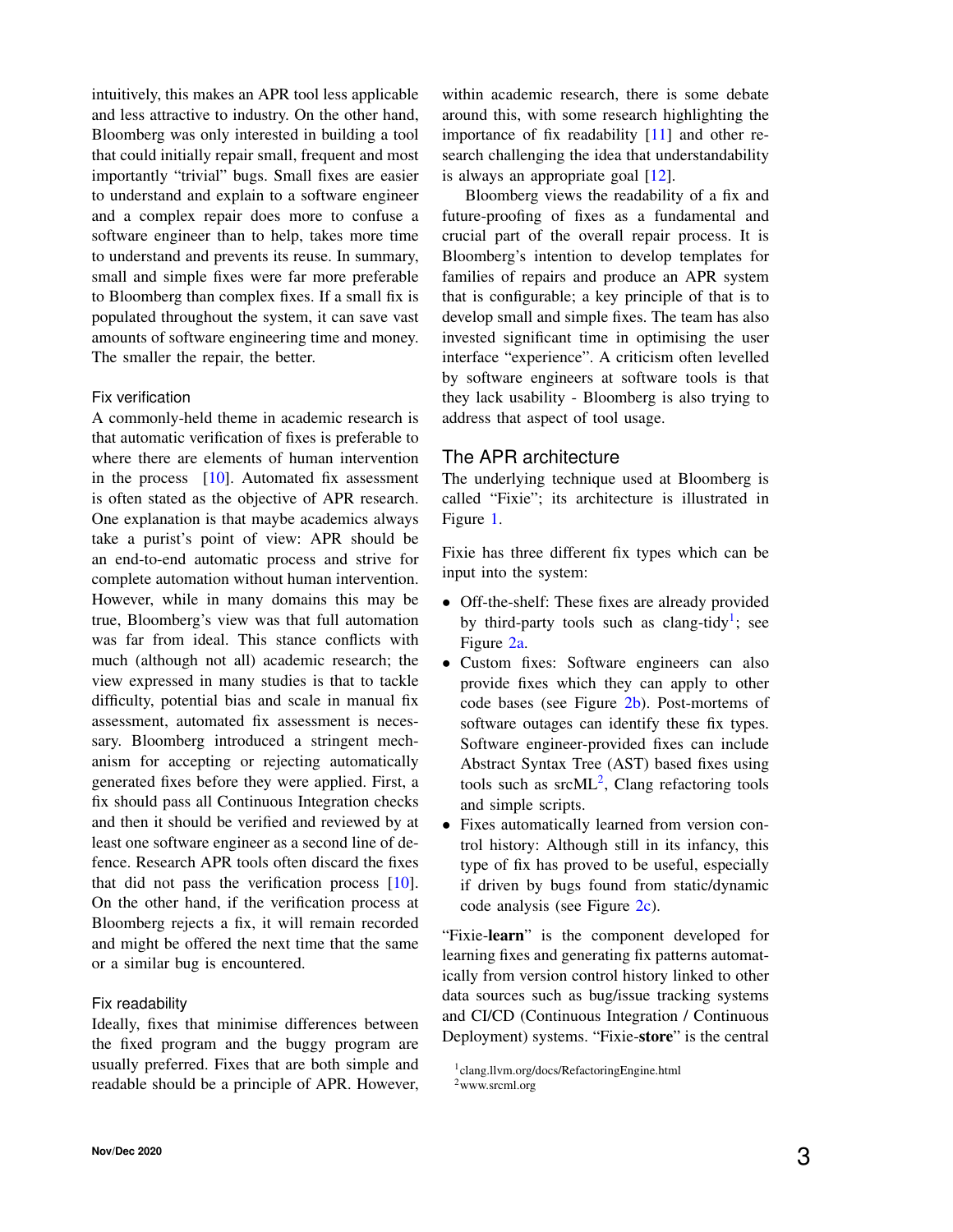<span id="page-3-0"></span>

Figure 1: The Fixie architecture

part of the system and stores provided and learned fixes. "Fixie-apply" offers fixes to software engineers by creating pull requests (PRs). "Fixieanalytics" measures software engineer responses and acceptance of fixes provided by Fixie-apply.

The generation of fix patterns in Fixielearn is the Bloomberg implementation of the GumTree [\[13\]](#page-5-12) and anti-unification [\[14\]](#page-5-13) algorithms (also used by Facebook's Getafix [\[1\]](#page-5-0)). Fixie-learn takes a code change (as a commit from version control history) and finds the differences between two ASTs (before and after the code change). To generate a fix pattern, Fixielearn takes a pair of code changes (two commits), anti-unifies them and extracts the richest AST fix pattern that can reproduce both original code changes. A fix pattern is composed of a before pattern and an after pattern and it is chosen as a fix candidate if the before pattern matches a targeted part of code. The situation requiring attention can be any chunk of code, but is usually in the context of an error code or lint warning, as opposed to a program crash; this can significantly improve the outcome, by filtering the fix patterns to only those learned from such situations. Multiple fix candidates for

the same targeted code need to be ranked. Unlike Getafix (where ranking is based on the relevance of the fix patterns to the code changes they were generated from), Fixie-learn ranks the fix candidates according to their success in producing a correct fix in the past. The fix generated from the top fix pattern is then provided as a report to software engineers who view one fix at a time, each of which they can then either accept or reject. In Bloomberg's opinion, this is practical from a user point of view. Six common bug types were selected for Fixie-learn to learn fixes from and, for each of them, 500 commits that served as examples on how to fix them. Pairing these commits to each other generated around 120k fix patterns. After discarding invalid and duplicated fix patterns and those with a low success rate in the past, the remaining fix patterns produced 5- 20 unique fix candidates for the chosen bug types. The deliberate strategy of only attempting to fix well-known, recurring bugs that take up much of software engineers' time allowed the Fixie tool to be integrated into development processes at Bloomberg in a relatively unobtrusive way.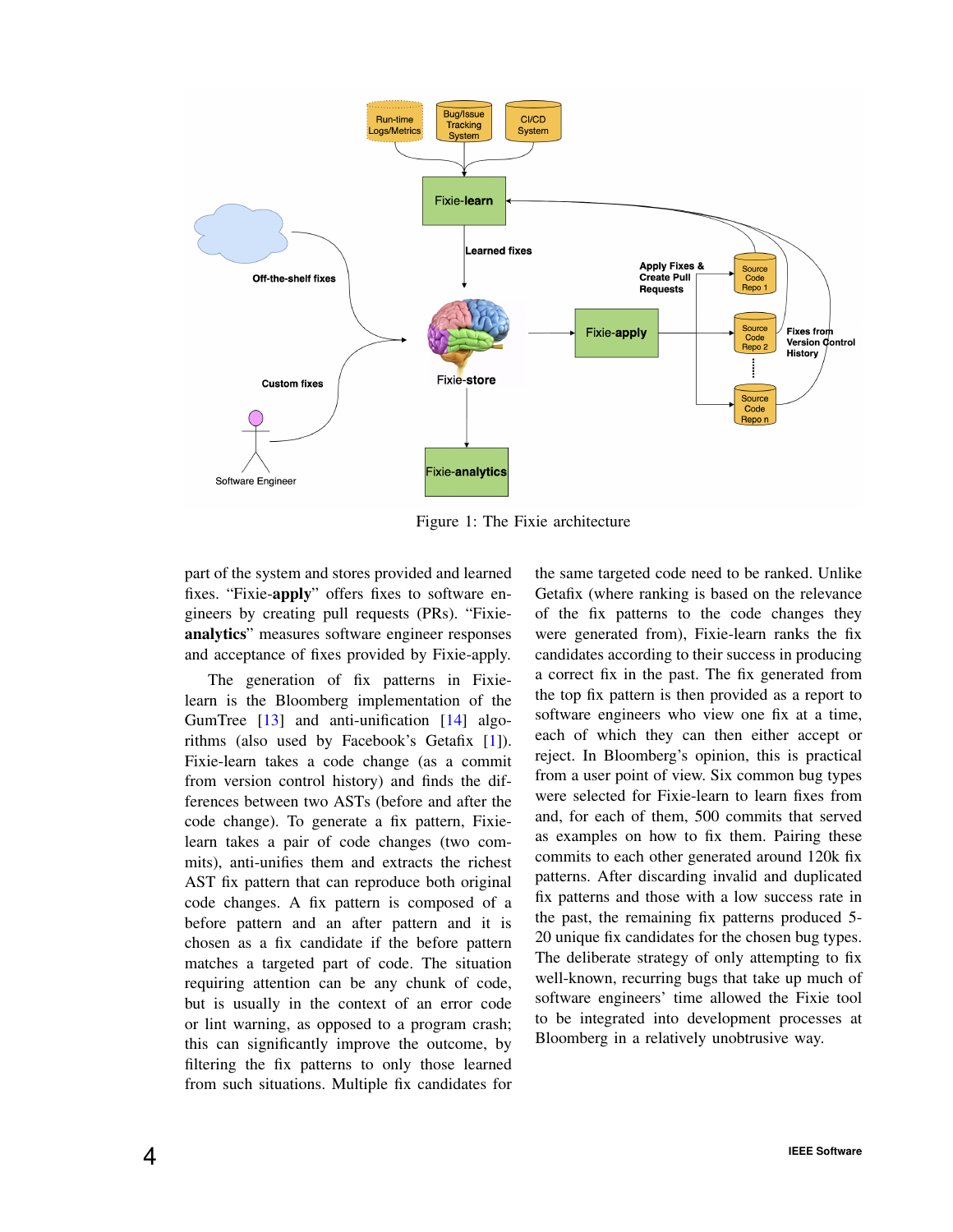<span id="page-4-0"></span>

| void function() {                                   |  |  |
|-----------------------------------------------------|--|--|
| int x;                                              |  |  |
| char *txt;                                          |  |  |
| double d;                                           |  |  |
| int $x = 0$ :                                       |  |  |
| char *txt = $nullptr;$                              |  |  |
| double $d = NAN$ :                                  |  |  |
|                                                     |  |  |
|                                                     |  |  |
| for (std::set <std::string>::iterator</std::string> |  |  |
| it = list.begin();                                  |  |  |
| for (auto it = list.begin();                        |  |  |
| it $!=$ list.end(); $++$ it) {                      |  |  |
|                                                     |  |  |

(a) Two off-the-shelf fixes provided by clang-tidy. 1) The tool detects local variables without an initial value and initialises them to zero. 2) The tool suggests modernising the for loop to exploit features in a new C++ standard. Software engineers sometimes rejected this fix because the change was incompatible with older compilers still in use.

|           | - if (object.functionReturningEnum()) { |
|-----------|-----------------------------------------|
| $\vert +$ | if (object.functionReturningEnum() ==   |
| $\vert$ + | namespace:: Class:: Success) {          |
|           |                                         |

(b) A custom fix example provided by software engineers. A function whose return type is an enumeration was used as if its return type was Boolean.

| $Class: ^{\sim} Class()$ throw()<br>Class:: Class()         |
|-------------------------------------------------------------|
|                                                             |
| void $f$ (const int x) {<br>void $f$ (const int& x) {       |
| namespace:: ClassA objectA (&object1,<br>object2, object3); |
| namespace:: ClassA objectA (object2, object3);              |

(c) Three fixes provided by Fixie-learn. 1) Dynamic exception specifications have to be removed from the code when using newer versions of C++. 2) Passing the value of an argument is replaced by passing its reference. 3) A deprecated parameter usage is removed.

Figure 2: Samples of code fixes at Bloomberg. Those in green replaced lines of code marked red.

#### User feedback

There was initially some critical feedback from software engineers using the tool. Some responded negatively to suggested fixes that, for them, came "out of the blue" and which were perceived as either time-wasting or distracting. Bloomberg's approach was subsequently shifted to a focus on goal alignment; in other words, integrating Fixie into particular work streams where its benefits would be much clearer. This approach positioned Fixie as helpful rather than

intrusive and, most importantly, put the user in control. In a recent migration of build systems in Bloomberg, software engineers around the world got a chance to verify and apply Fixie-suggested code change instead of applying them manually. This led to an acceptance rate of 48% (61/127) and very positive feedback. The general opinion now is that the tool is easy to use and helpful. The tool has also helped software engineers with ideas on how to re-engineer areas of code close to the fix and for promoting a heightened awareness of practices for preventing bugs arising in the first place.

As an interesting side-effect, the language and terminology for describing bugs and their fixes have become more widely understood by software engineers using the tool, aiding software engineer inter-communication. Finally, the tool has freed up time for software engineers to work on other aspects of the code that they would not usually have the time for, such as keeping code *clean*.

## APR context and insights

The APR prototype had only minor impact on project management (PM) style or effectiveness at Bloomberg. There was some initial concern about the risk of inserting bugs as part of the APR process. However, software engineers were re-assured by the unobtrusive assistance received from the APR tool, which helped rather than hindered PM. In the COVID-19 climate of working from home, software engineers saw the tool as an important home "assistant" and similar to working closely with another software engineer. APR powered development ran seamlessly with the Agile development strategy at the company. Rather than conflicting with conventional software engineering processes, it was integrated into them without any problems.

Insights into systems at Bloomberg from APR arise from three sources. Firstly, software engineers seemed to develop a greater understanding of how refactoring [\[15\]](#page-6-0) could be applied as part of the bug fix process, a practice that is often overlooked due to time pressure. Secondly, engineers started to suggest their own fixes to common bugs, effectively extending the reach of the APR tool; this was an unexpected sideeffect of the tool. Finally, because APR exposed engineers to different styles of code in the bug fix,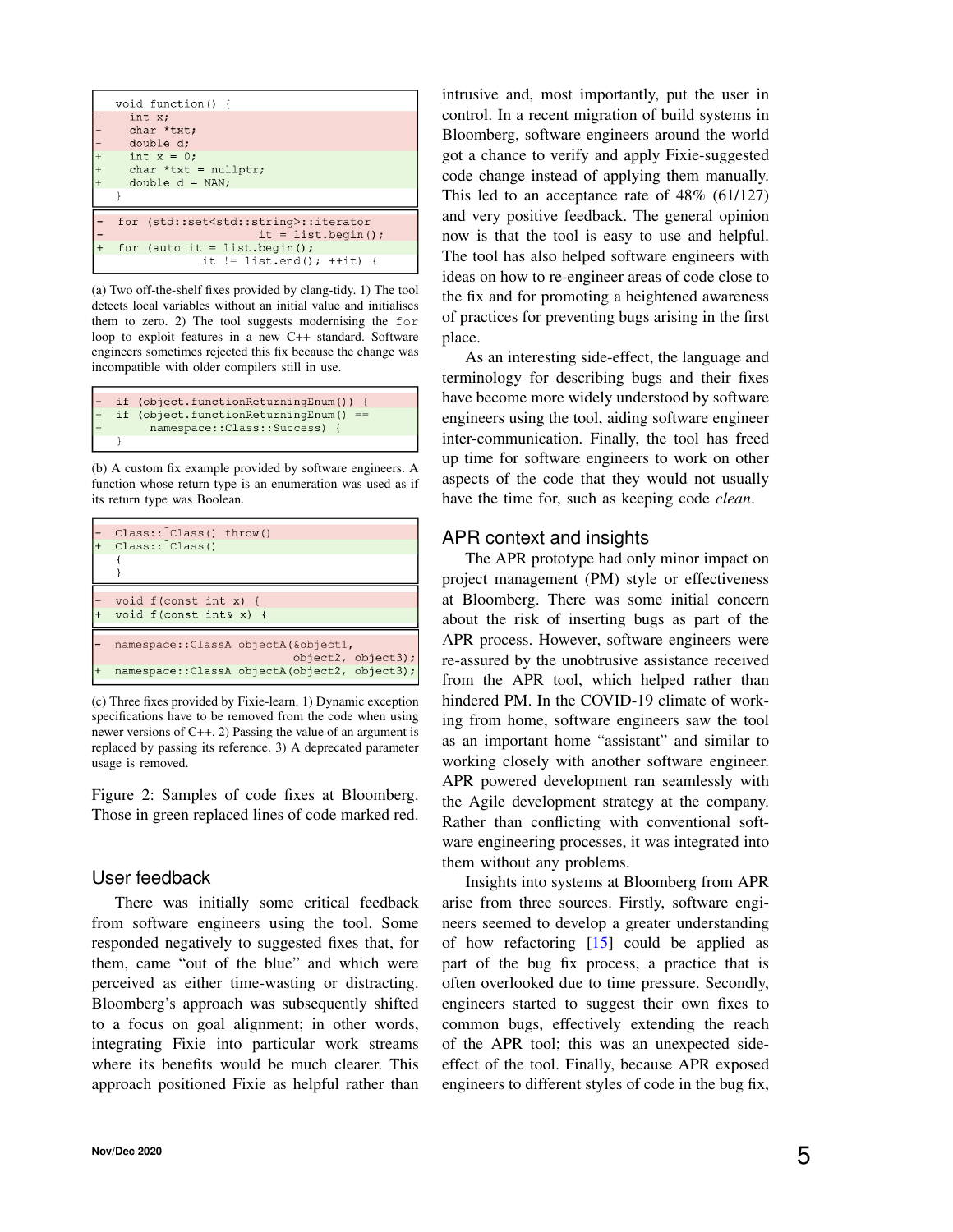it became evident that engineers were becoming more careful with, and reflective of, their own coding nuances.

# Future directions

For future directions, ideally, Bloomberg would like to have several Fixie tools running in parallel. Each would give differing levels of confidence in the solutions offered. For example, one Fixie tool might offer experimental solutions while another tool might offer only well-accepted solutions. The choice as to which to use would depend on the level of risk acceptable at the time. Also, an APR solution may hold the long-term promise of learning about where and why outages arose, a logging system to be established over time and template solutions provided automatically when outages arose. Finally, the APR tool at Bloomberg is currently just a prototype that needs to be developed further and fine-tuned.

# Acknowledgments

The study was partly funded by the UK's Engineering and Physical Sciences Research Council (grant number: EP/S005730/1).

#### **REFERENCES**

- <span id="page-5-0"></span>1. J. Bader, A. Scott, M. Pradel, and S. Chandra, "Getafix: Learning to fix bugs automatically," *Proc. ACM Program. Lang.*, vol. 3, no. OOPSLA, Oct. 2019. [Online]. Available: <https://doi.org/10.1145/3360585>
- <span id="page-5-1"></span>2. R. Bavishi, H. Yoshida, and M. Prasad, "Phoenix: automated data-driven synthesis of repairs for static analysis violations," in *European Conference and Symposium on the Foundations of Software Engineering, Tallinn, Estonia, 2019*. ACM, 2019, pp. 613–624.
- <span id="page-5-2"></span>3. W. Weimer, T. Nguyen, C. L. Goues, and S. Forrest, "Automatically finding patches using genetic programming," in *International Conference on Software Engineering, ICSE 2009, May 16-24, 2009, Vancouver, Canada, Proceedings*. IEEE, 2009, pp. 364–374.
- <span id="page-5-3"></span>4. S. Kirbas, B. Caglayan, T. Hall, S. Counsell, D. Bowes, A. Sen, and A. Bener, "The relationship between evolutionary coupling and defects in large industrial software," *J. Softw. Evol. Process.*, vol. 29, no. 4, 2017. [Online]. Available: <https://doi.org/10.1002/smr.1842>
- <span id="page-5-4"></span>5. A. Marginean, J. Bader, S. Chandra, M. Harman, Y. Jia, K. Mao, A. Mols, and A. Scott, "Sapfix: automated endto-end repair at scale," in *International Conference on*

*Software Engineering, Montreal, Canada, 2019*. IEEE / ACM, 2019, pp. 269–278.

- <span id="page-5-5"></span>6. D. Distefano, M. Fähndrich, F. Logozzo, and P. W. O'Hearn, "Scaling static analyses at facebook," *Commun. ACM*, vol. 62, no. 8, pp. 62–70, 2019. [Online]. Available: <https://doi.org/10.1145/3338112>
- <span id="page-5-6"></span>7. C. Sadowski, E. Aftandilian, A. Eagle, L. Miller-Cushon, and C. Jaspan, "Lessons from building static analysis tools at google," *Commun. ACM*, vol. 61, no. 4, pp. 58–66, 2018. [Online]. Available: <https://doi.org/10.1145/3188720>
- <span id="page-5-7"></span>8. M. White, M. Tufano, M. Martinez, M. Monperrus, and D. Poshyvanyk, "Sorting and transforming program repair ingredients via deep learning code similarities," *2019 IEEE 26th International Conference on Software Analysis, Evolution and Reengineering (SANER)*, Feb 2019. [Online]. Available: [http://dx.doi.org/10.1109/](http://dx.doi.org/10.1109/SANER.2019.8668043) [SANER.2019.8668043](http://dx.doi.org/10.1109/SANER.2019.8668043)
- <span id="page-5-8"></span>9. M. Motwani, S. Sankaranarayanan, R. Just, and Y. Brun, "Do automated program repair techniques repair hard and important bugs?" *Empirical Software Engineering*, pp. 1–47, 11 2017.
- <span id="page-5-9"></span>10. H. Ye, M. Martinez, and M. Monperrus, "Automated patch assessment for program repair at scale," *CoRR*, vol. abs/1909.13694, 2019. [Online]. Available: <http://arxiv.org/abs/1909.13694>
- <span id="page-5-10"></span>11. S. Mechtaev, J. Yi, and A. Roychoudhury, "Directfix: Looking for simple program repairs," in *37th IEEE/ACM International Conference on Software Engineering, ICSE 2015, Florence, Italy, May 16-24, 2015, Volume 1*, A. Bertolino, G. Canfora, and S. G. Elbaum, Eds. IEEE Computer Society, 2015, pp. 448–458.
- <span id="page-5-11"></span>12. M. Monperrus, "A critical review of "automatic patch generation learned from human-written patches": Essay on the problem statement and the evaluation of automatic software repair," in *International Conference on Software Engineering*. New York, NY, USA: Association for Computing Machinery, 2014, p. 234–242.
- <span id="page-5-12"></span>13. J. Falleri, F. Morandat, X. Blanc, M. Martinez, and M. Monperrus, "Fine-grained and accurate source code differencing," in *ACM/IEEE International Conference on Automated Software Engineering, ASE '14, Vasteras, Sweden - September 15 - 19, 2014*, 2014, pp. 313– 324. [Online]. Available: [http://doi.acm.org/10.1145/](http://doi.acm.org/10.1145/2642937.2642982) [2642937.2642982](http://doi.acm.org/10.1145/2642937.2642982)
- <span id="page-5-13"></span>14. T. Kutsia, J. Levy, and M. Villaret, "Anti-unification for unranked terms and hedges," *Journal of Automated Reasoning*, vol. 52, no. 2, pp. 155–190, 2014. [Online]. Available: <https://doi.org/10.1007/s10817-013-9285-6>